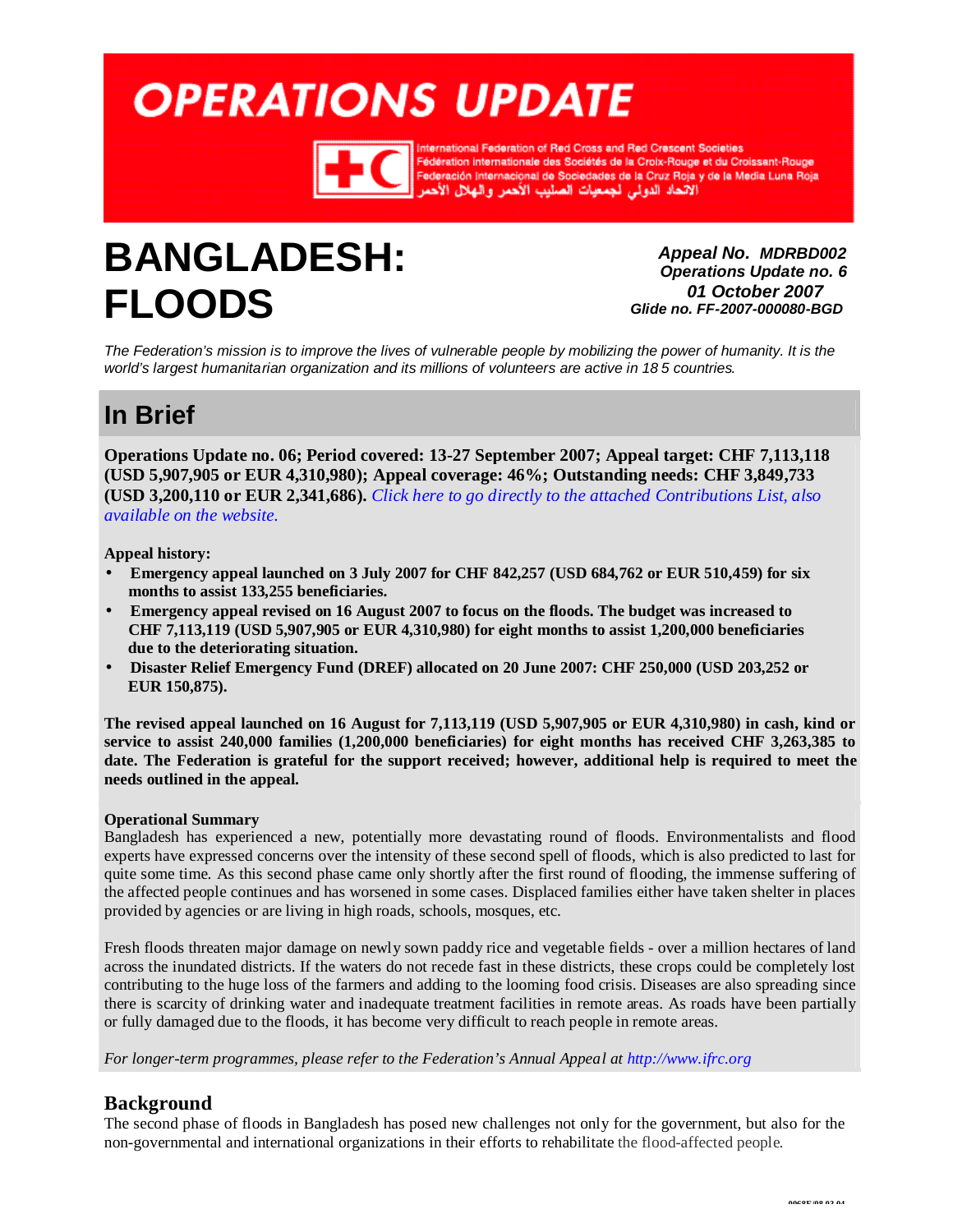Thirty-nine districts were affected during the first spell of floods. Due to water flowing downstream, triggered by torrential rain, seven more districts (Chittagong, Cox's Bazar, Noakhali, Rangamati, Khagrachhari, Bandarban, and Bhola) were affected. A total of 46 districts have been affected by the first and second phases of floods.

The monsoon is fairly active over Bangladesh and moderate to strong over the North Bay area. The water levels in the rivers Brahmaputra-Jamuna and Ganges-Padma are receding from 'above danger level' to 'normal level'. All small rivers surrounding Dhaka district are receding, and this trend is set to continue. However, though the water levels are receding and the flood situation in the south-central part of the country is likely to improve, the overall aftermath of the floods may last for some time.



*Family travelling in make shift raft in Tangail district*

The government had distributed housing grants among the affected people after the first flooding, but the fresh floods have again put these people at risk. It is, therefore, likely that recipients of these grants will unfortunately use them for other purposes instead of rebuilding their houses. Seedlings of *aman* (rice) and vegetable beds that the farmers had been trying to prepare for the second time in the season were ruined again. The government has now taken steps to increase boro rice yields to offset crop losses.

The government's Disaster Management Information Centre has stated that approximately 0.65 million people in nine districts are still marooned and are taking refuge in flood shelters, schools, and on high roads in different areas. An increasing number of displaced and jobless people are heading to the big cities in search of food and employment. According to leading national newspapers, many of these people have been reduced to begging, due to inadequate job opportunities in cities.

People from rural areas are suffering badly due to a shortage of fodder for their livestock. Villagers in Gowainghat, Beanibazar, Kanaighat, and Golapganj districts are harvesting green paddy from the inundated fields to use as cattle fodder.

According to the Ministry of Health and Family Welfare, between 30 July-20 September 2007, 161,719 people were affected by diarrhea, and 3,521 medical teams were active in the diarrheaaffected areas. According to media reports, most of the country's tube wells in the flood-affected areas have been submerged and there is an acute shortage of drinking water. The Ministry of Health has issued public information in the print and electronic media about how to access drinking water from the tube wells.

The UN Central Emergency Response Fund has allocated a sum of \$6 million (approximately CHF 7 million) for the flood-affected people of Bangladesh. The World Bank will provide \$75 million (approximately CHF 88 million) loan in budget support to Bangladesh as emergency flood assistance.

#### **Details of the flood situation as on 25 September 2007**

| <b>Affected Districts</b>               | 46                 |
|-----------------------------------------|--------------------|
| Affected Upazillas (Sub-districts)      | 263                |
| Affected Pourashava                     | 2,096              |
| (Municipality)/Union                    |                    |
| Affected households (families)          | 2,961,972          |
| Affected population                     | 13,771,380         |
| Reported deaths                         | 1,046              |
| House damaged (Fully)                   | 84,321             |
| House damage (Partially)                | 1,003,799          |
| Crop damaged (Fully)                    | 890,898 Hectares   |
| Crop damaged (Partially)                | 1,353,366 Hectares |
| Road damaged (Fully)                    | 3,705 Km           |
| Road damaged (Partially)                | 27,828 Km          |
| Educational                             | 563                |
| institutions/Infrastructure (Fully)     |                    |
| Educational                             | 8,190              |
| institutions/Infrastructure (Partially) |                    |
| Embankment damaged (Fully)              | 88 Km              |
| Embankment damaged (Partially)          | 1,008 Km           |
| # of shelters opened                    | 141                |
| # of people in shelters                 | 51,158             |
|                                         |                    |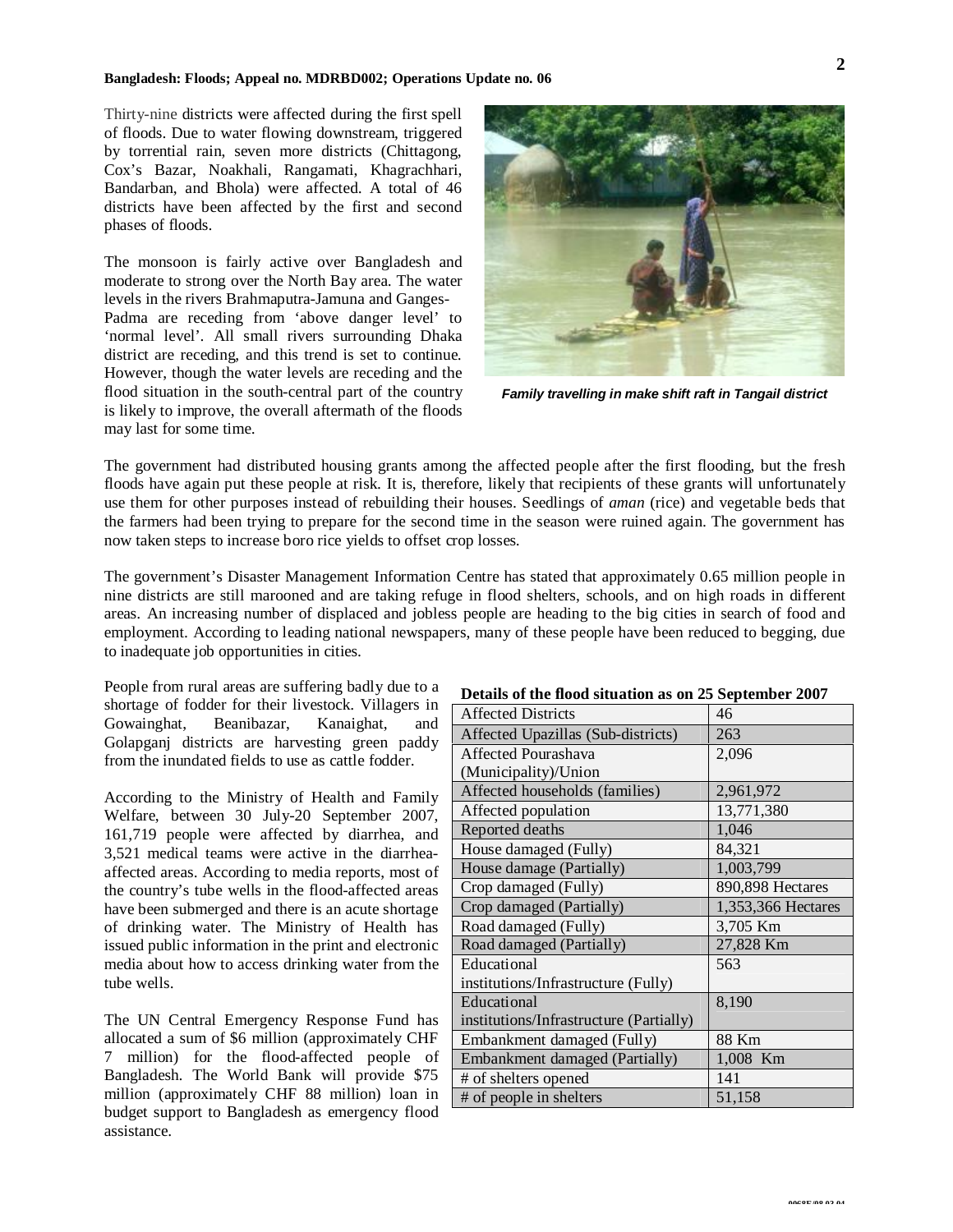#### **Operational developments**

Assessment teams in the field reported that most of the agricultural lands are under water in all the districts visited. It has been estimated that the northern part of the country will face a huge shortage of food as vegetable and croplands are inundated. According to reports from the local administration in Sylhet, 24,711 acres of cropland was destroyed, while 128,186 acres of land was partially damaged. Farmers mostly depending on one cropping a year would not be able to re-cultivate.

As a result, the economy will face an enormous negative impact due to this second wave of flooding across the northern part of the country. People have lost their jobs because the main livelihood of this area is agriculture based. The recent flood damaged the *aman* crop, which may mean there will be a lack of



employment possibilities ("Monga") for day labourers until April<sup>1</sup>. The daily labourers are mainly dependent on the relief supplies they are receiving. In Gaibandha, Kurigram and Lalmonirhat districts most people are living below poverty line.

The immediate needs of the affected families is supplementary food, clothing, seeds of seasonal vegetables, housing materials, water purification tablets (WPT), oral rehydration salts (ORS) and water and sanitation (watsan) rehabilitation. Supplementary food will stop the trend of selling of property and livestock. Four teams, comprising of representatives from the BDRCS and the Federation, are in the field for the distribution of 300 tents donated by the Swiss Red Cross.

ECHO funding for  $\text{\textsterling}500,000$  (CHF 822,000) was signed on 19<sup>th</sup> September 2007, to support five districts with food/non-food items including the mobilization of six mobile medical teams.

The senior regional disaster management (DM) officer left last week after completing her work for one month with the logistics team in Dhaka. This consisted of ensuring specifications were followed, standards for food items were met, and Federation standards for procurement were followed. The re-tendering process for relief items was also completed. It has been sent to the Logistics and Resource Mobilization department at Federation Secretariat in Geneva, for approval from the Committee of Contract. The logistics delegate arrived on 18<sup>th</sup> September and will support the logistics and procurement process.

The Unit Disaster Response Team, comprising of 25 members with 10 members being female, and Community Disaster Response Team, comprising of 16 members, have assisted in beneficiary selection, verification of tent distribution and setting up of the tents in the CBDM districts.

#### **Red Cross and Red Crescent action - objectives, progress, impact**

**Overall Objective: The urgent needs (health and care, water and sanitation, food, clothing, household items, shelter etc.) of 240,000 unassisted families (1.2 million people) are met, the outbreak of disease is prevented and early recovery needs are supported, while BDRCS capacity is enhanced.**

#### **Objective 1: 170,000 severely affected and unassisted families (850,000 people) receive additional emergency food rations and essential non-food items**

The fourth phase of the distribution of food and non-food items will start as soon as the approval from Geneva on the re-tendering is received. For four days, the BDRCS's local branch in Sylhet, through their own capacity, has

<sup>&</sup>lt;sup>1</sup> "Monga" is the local term for this seasonal scarcity of employment and hence a lack of household income, seasonal higher prices of basic food commodities, and the after-effects of monsoon flooding, leading to lack of access to food amongst mainly rural poor landless families.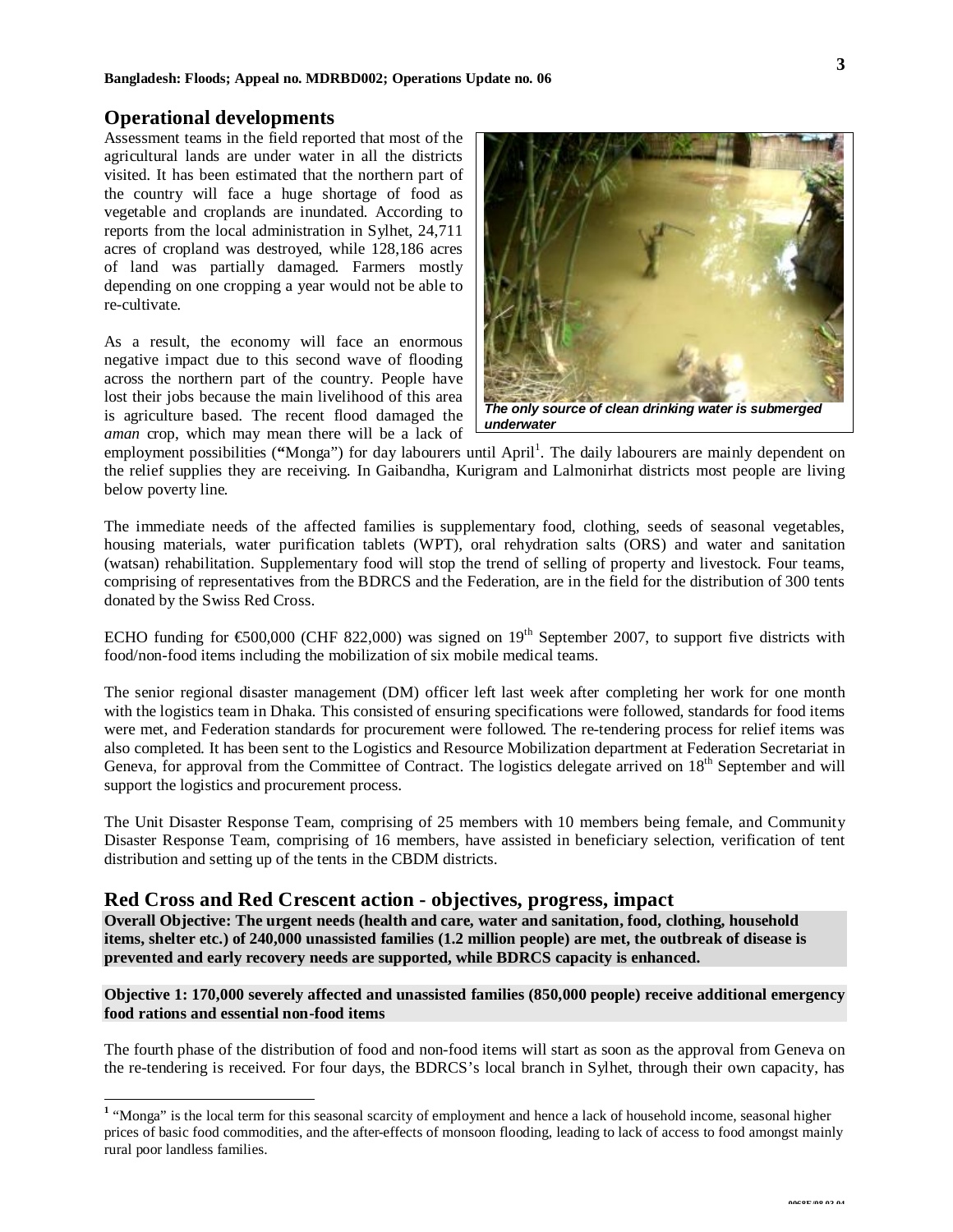#### **Bangladesh: Floods; Appeal no. MDRBD002; Operations Update no. 06**

distributed flattened rice and brown sugar to the 25 affected families in shelter.

Part of the ECHO funds will benefit 125,000 people in the five districts. Supplementary food (20 kg rice, 5 kg lentils, 2 litre edible oil and 1 kg salt) support will be provided to the 20,000 most affected, poor, vulnerable families in the five targeted districts for a period of one month. Beside this, the above-targeted families will also be provided with essential clothing (for men and women).

#### **Objective 2: Basic health care services (including preventive and promotive health) are provided to 70,000 families (350,000 people) of the most severely affected population for two and half months.**

So far, five mobile medical teams have been deployed for 16 days and have provided treatment to 12,405 patients. Among them 6,478 were children who were less than five years of age. The BDRCS volunteers accompanying the mobile medical teams distributed WPT and ORS to the flood affected families.

WPT are regularly distributed along with general relief items, where needed. BDRCS staff and volunteers disseminate information on personal hygiene, the use the raised tube well water for drinking, and the use of ORS during diarrhea, among beneficiaries. The availability of WPT and this awareness raising has avoided, to some extent, the outbreak of diarrhoeal diseases such as cholera. The number of diarrhoeal cases, acute respiratory infections (ARI) and eye infections that were decreasing shows slight increase after the second wave of floods. The government continues to deploy nearly 3,500 medical teams in the flood-affected districts. WHO continues to share information on communicable diseases with Federation on a regular basis.

| <b>Date</b>  | of<br>No.        | <b>Total</b><br>cases    | $<$ 5 yrs of age |                  |            |                 |                                     |  |
|--------------|------------------|--------------------------|------------------|------------------|------------|-----------------|-------------------------------------|--|
|              | medical<br>teams | (including)<br>children) | <b>Diarrhoea</b> | <b>Dysentery</b> | <b>ARI</b> | <b>Referral</b> | <b>Total</b><br>children<br>treated |  |
| 12/08        | 5                | 748                      | 85               | 58               | 49         | 1 diarrhoea     | 332                                 |  |
| 14/08        | 5                | 679                      | 77               | 44               | 32         | $\Omega$        | 313                                 |  |
| 15/08        | 5                | 821                      | 219              | 52               | 49         | $\Omega$        | 438                                 |  |
| 16/08        | 5                | 875                      | 100              | 63               | 77         | $\overline{0}$  | 382                                 |  |
| 18/08        | 5                | 936                      | 166              | 77               | 17         | $\Omega$        | 465                                 |  |
| 19/08        | 5                | 965                      | 162              | 103              | 33         | $\Omega$        | 502                                 |  |
| 20/08        | 5                | 1039                     | 191              | 58               | 56         | $\Omega$        | 554                                 |  |
| 21/08        | 5                | 896                      | 151              | 93               | 22         | $\Omega$        | 505                                 |  |
| 22/08        | 3                | 583                      | 128              | 60               | 45         | $\Omega$        | 374                                 |  |
| 26/08        | 3                | 676                      | 83               | 44               | 36         | $\overline{0}$  | 317                                 |  |
| 05/09        | 5                | 655                      | 117              | 47               | 41         | $\theta$        | 420                                 |  |
| 17/09        | 5                | 697                      | 89               | 44               | 41         | $\Omega$        | 383                                 |  |
| 18/09        | 5                | 747                      | 50               | 44               | 54         | $\Omega$        | 395                                 |  |
| 23/09        | 5                | 705                      | 45               | 30               | 59         | $\Omega$        | 342                                 |  |
| 24/09        | 5                | 647                      | 79               | 50               | 61         | $\theta$        | 422                                 |  |
| 25/09        | 5                | 646                      | 47               | 44               | 46         | $\theta$        | 334                                 |  |
| <b>Total</b> | ٠                | 12,405                   | 1,749            | 911              | 718        | 1               | 6,478                               |  |

#### **Mobile Medical teams 12 August-24 September 2007**

Part of the ECHO funds will provide emergency health care services to 20,000 families to prevent water borne disease outbreak in the targeted flood affected communities (Faridpur and Manikganj districts). However, some other affected population of the catchment's area may also benefit from this intervention.

#### **Objective 3: 15,000 families severely affected by the floods have received the necessary construction materials for damaged houses and/or livelihoods support, through in kind goods or under special cash voucher programme system, by December 2007.**

For initial support before providing construction materials, five teams comprising of Federation and BDRCS are in the field to verify and finalize the beneficiary list for the distribution of tents donated by the Swiss Red Cross. The 11 districts where the tents will be distributed are Bogra, Gaibanda, Kurigram, Tangail, Sirajgong, Jalmalpur, Faridpur, Shariatpur, Chandpur, Manikgonj and Munsiganj. The teams will train Red Crescent Youth (RCY) volunteers on how to set up the tents so that they can, in turn, can teach the beneficiaries.

Part of the ECHO fund will provide seeds for beneficiaries in the five districts. A total of 5,000 single income beneficiary families have been rehabilitated with the provision of five types of vegetable seeds (100 grams each)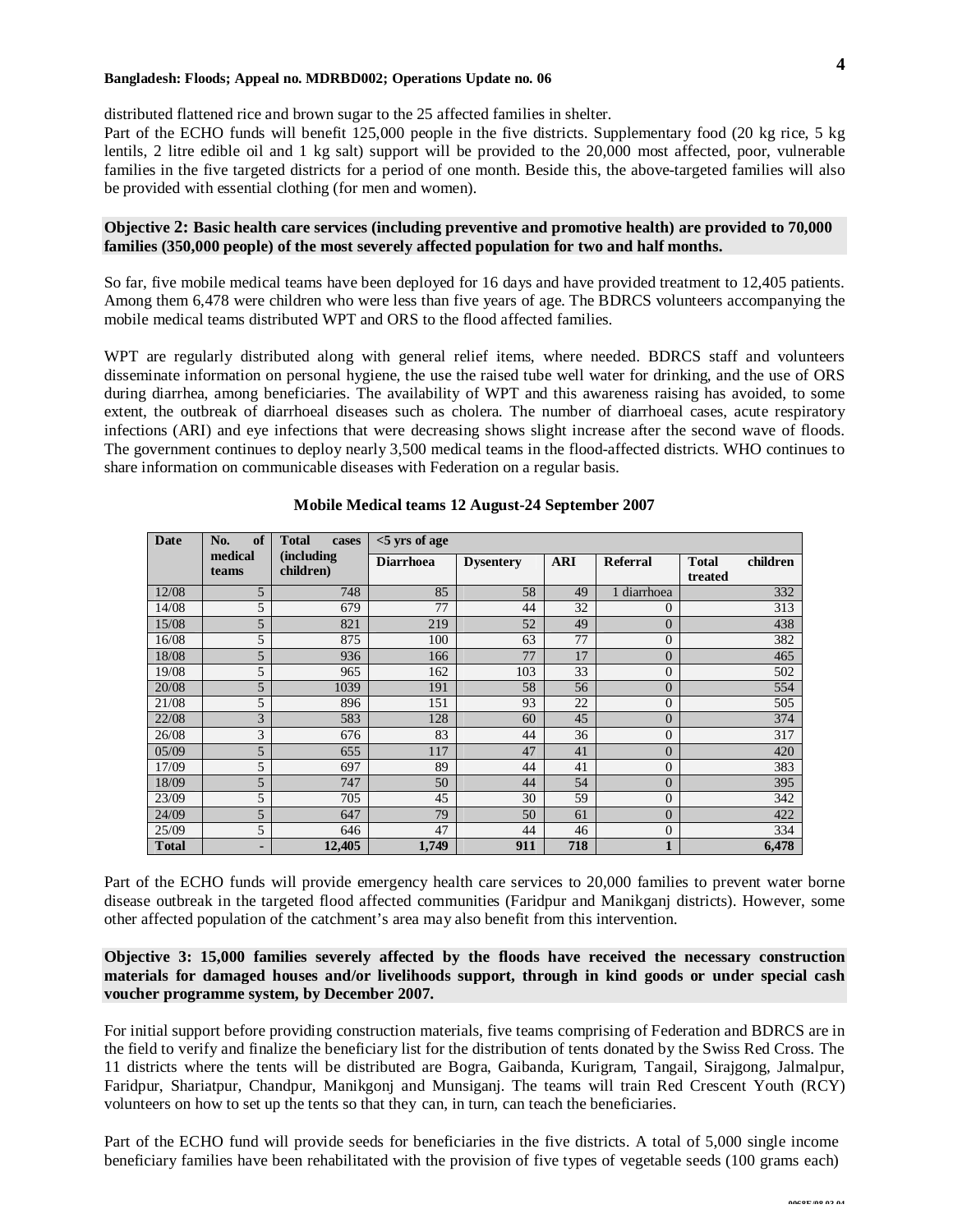#### **Bangladesh: Floods; Appeal no. MDRBD002; Operations Update no. 06**

and five types of saplings for plantation in regenerating their livelihood. According to the team returning from the targeted areas covered under the ECHO support, the distribution of seedlings can take place only after the water recedes in the fields, which may take over a month.

#### **Objective 4: The capacity of BDRCS to respond effectively to disasters is enhanced.**

BDRCS has re-allocated staff and provided office equipment (a desktop computer, laptop, printer and computer accessories) to the relief department, to strengthen the department to speed up the flood relief operation.

A team, consisting of about ten BDRCS members, has been developed for assessment, beneficiary



*Tent distribution in Tangail district to the affected people*

selection and relief distribution. This team is providing support to the units in terms of beneficiary selection, relief distribution and capacity building at the unit level, along with the Federation team. The volunteers are refreshing their experience and knowledge and in some cases learning new techniques for quicker response to cope up with the situation.

#### **BDRCS action not funded by the appeal**

The volunteers and staff of many of the BDRCS units are experienced in flood relief operations and RCY volunteers in some districts have taken steps to evacuate many affected people to safer places. The RCY and community volunteer team in Sylhet district evacuated 25 families and damage assessment was conducted by the RCY in Moulovibazar district. In Tangail district, the RCY volunteers are assisting the local administration in conducting assessments and in disseminating messages on flood damage and needs to the local government departments, electronic and print media, and to national and international humanitarian agencies.

In addition to the previously stated 26 districts, BDRCS, from its own resources, distributed dry food to 3,500 families in 14 more districts, as on 27 September. Using cash CHF 28,730 (BTD 1,650,000), dry food comprising of 10 kgs of rice, 2 kgs of lentils and 1 litre of edible oil, were purchased for the 14 districts. Each of the 14 districts received 200-300 packets of these items. The RCY participated in packaging and distribution of the relief items.

#### **Federation Coordination**

The Federation's Bangladesh delegation participated in several meetings organized by the governmental disaster emergency response group. The Federation has also been participating in sub-group meetings, which are formed to improve coordination of relief assistance by various agencies. Several teams have been formed by the Government/UN/ NGOs to assess the present situation.

#### **Red Cross and Red Crescent Movement - Principles and initiatives**

Nothing significant to report.

#### **National Society Capacity Building**

As the operation unfolds and with participation of governance, staff and volunteers at the various levels, it is also a learning process on systems and procedures, financial management, beneficiary selection and other aspects related to project management.

#### **Communications – Advocacy and Public Information**

Two flood related web stories were posted on the web.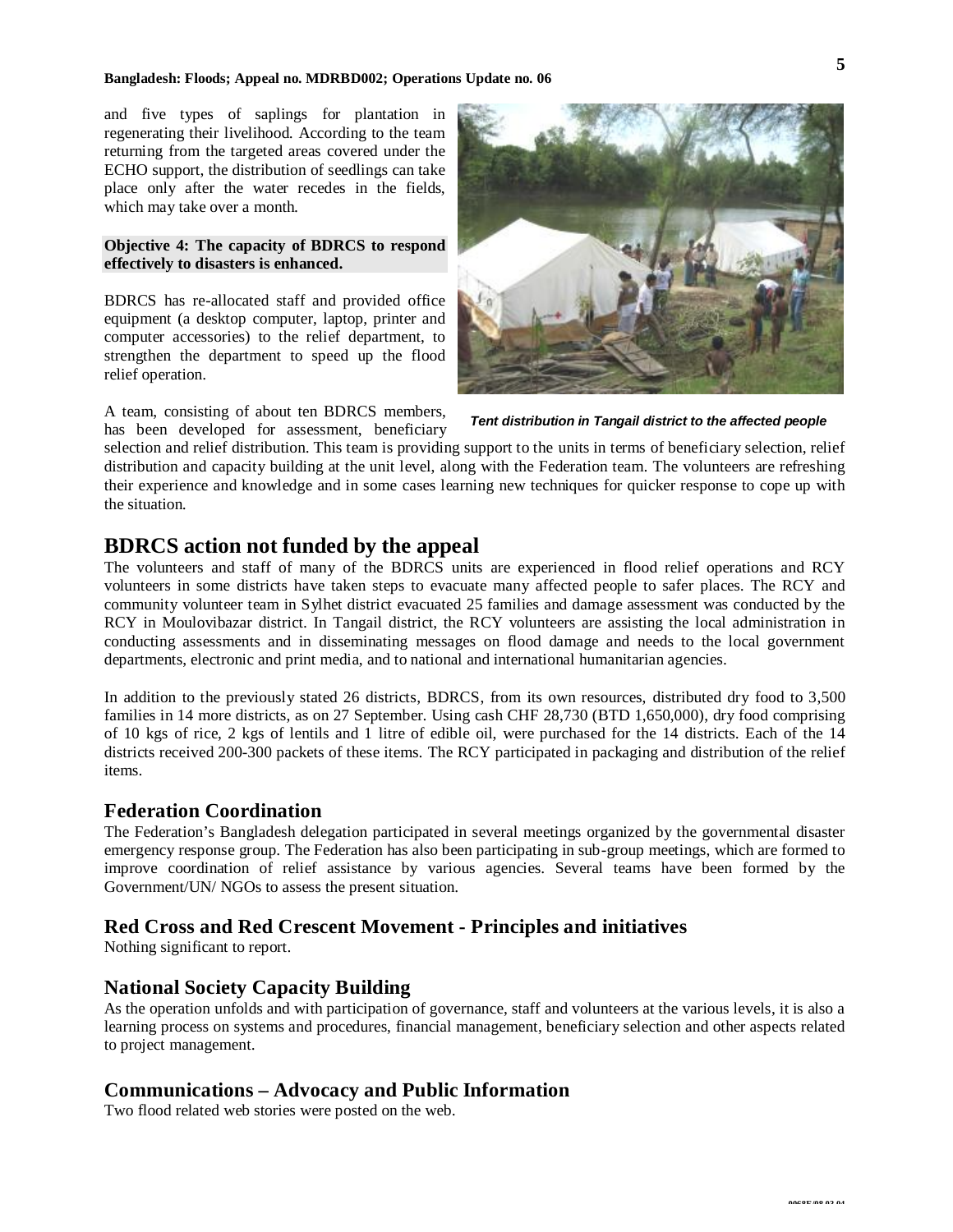## **How we work**

*All International Federation assistance seeks to adhere to the Code of Conduct for the International Red Cross and Red Crescent Movement and [Non-Governmental](http://www.ifrc.org/publicat/code.asp) Organizations (NGO's) in Disaster Relief and is committed to the [Humanitarian](http://www.sphereproject.org/) Charter and Minimum Standards in Disaster Response (Sphere) in delivering assistance to the most vulnerable.*

| The Federation's Global Agenda                                                                                                                             | <b>Global Agenda Goals:</b>                                                                                                                                                                                                                                            |
|------------------------------------------------------------------------------------------------------------------------------------------------------------|------------------------------------------------------------------------------------------------------------------------------------------------------------------------------------------------------------------------------------------------------------------------|
| The International Federation's                                                                                                                             | Reduce the numbers of deaths, injuries and impact from disasters.                                                                                                                                                                                                      |
| activities are aligned with under a                                                                                                                        | Reduce the number of deaths, illnesses and impact from diseases and<br>$\bullet$                                                                                                                                                                                       |
| Global Agenda, which sets out four                                                                                                                         | public health emergencies.                                                                                                                                                                                                                                             |
| <b>broad goals</b> to meet the Federation's<br>$\bullet$<br>mission to "improve the lives of<br>vulnerable people by mobilizing the<br>power of humanity". | Increase local community, civil society and Red Cross Red Crescent<br>capacity to address the most urgent situations of vulnerability.<br>Reduce intolerance, discrimination and social exclusion and promote<br>$\bullet$<br>respect for diversity and human dignity. |

## **Contact information**

- Bangladesh Red Crescent Society: Mr. M. Shafiul Alam (Secretary General), email: bdrcs@bangla.net, phone: +88.02.935.2226
- Country Delegation in Bangladesh: Mr. Selvaratnam Sinnadurai (Head of delegation), email: selvaratnam.sinnadurai@ifrc.org, phone: +88.02.933.7314, fax: +88.02.934.1631
- South Asia Regional Delegation in India: Mr. Al Panico (Head of regional delegation), email: al.panico@ifrc.org, phone: +91 11 2411 1122, fax: +91 11 2411 1128
- Asia Pacific Zone in Malaysia: Regional Logistics Unit Mr Ilir Caushaj (Regional logistics coordinator), ilir.causha@ifrc.org, phone: +60 3 2628 2707, fax: +60 3 2168 8573; Kuala Lumpur Disaster Management Unit (DMU) – Mr Latifur Rahman (Regional disaster management delegate), email: latifur.rahman@ifrc.org; phone: +60 3 2161 0892, mobile; +60 12 975 0144.
- In Geneva: Asia Pacific Department, Mr. Hiroto Oyama (Regional officer), email: hiroto.oyama@ifrc.org, phone: +41.22.730.4273, fax: +41.22.733.0395

*[Contributions](#page-6-0) list below; click here to [return](#page-0-0) to the title page.*